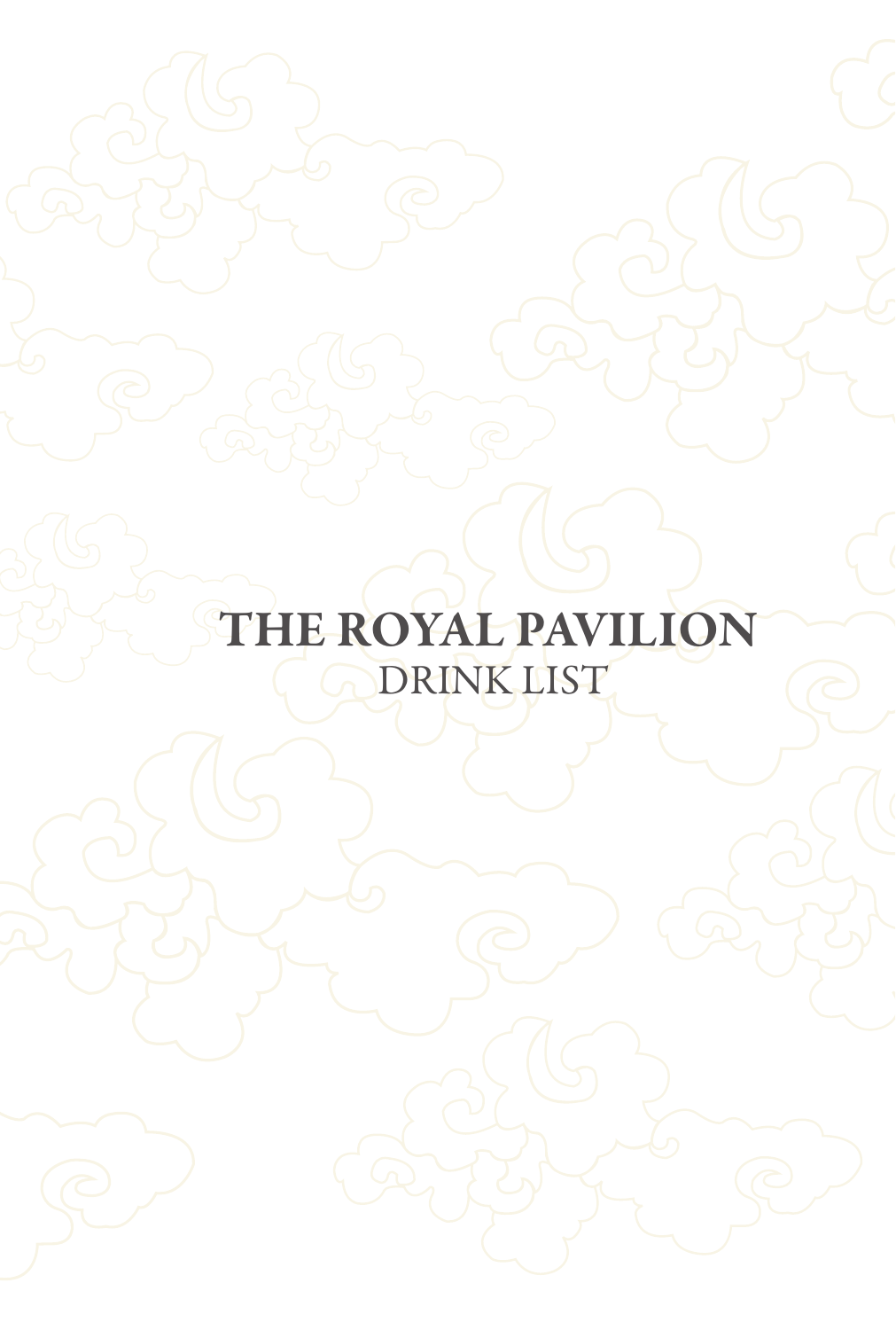# WINE BY THE GLASS

#### CHAMPAGNE AND SPARKLING WINES

| <b>Alfred Gratien</b> , Reims<br>Brut Classique (Champagne – France)            | nv | 488,000 |
|---------------------------------------------------------------------------------|----|---------|
| Bellavista Rosé, Franciacorta DOCG<br>Chardonnay, Pinot Noir (Lombardy - Italy) | nv | 798,000 |
| Mionetto, Prestige Collection Brut, Prosecco DOC<br>Glera (Veneto – Italy)      | nv | 168,000 |
| Cuvée Sergio 1887 Rosé, Mionetto Luxury Collection<br>$(Veneto - Italy)$        | nv | 218,000 |

#### WHITE WINES

| 50° Trocken, QbA                                                                     | 2018 | 228,000 |
|--------------------------------------------------------------------------------------|------|---------|
| Rheingau - Germany Riesling                                                          |      |         |
| Fleur de Ninon, Entre deux Mers AOC<br>Sauvignon Blanc, Semillon (Bordeaux - France) | 2018 | 358,000 |
| Nobilo<br>Sauvignon Blanc (Marlborough – New Zealand)                                | 2019 | 248,000 |
|                                                                                      |      |         |
| Couvent des Jacobins, Louis Jadot, Bourgogne AOC                                     | 2017 | 348,000 |
| Chardonnay (Burgundy - France)                                                       |      |         |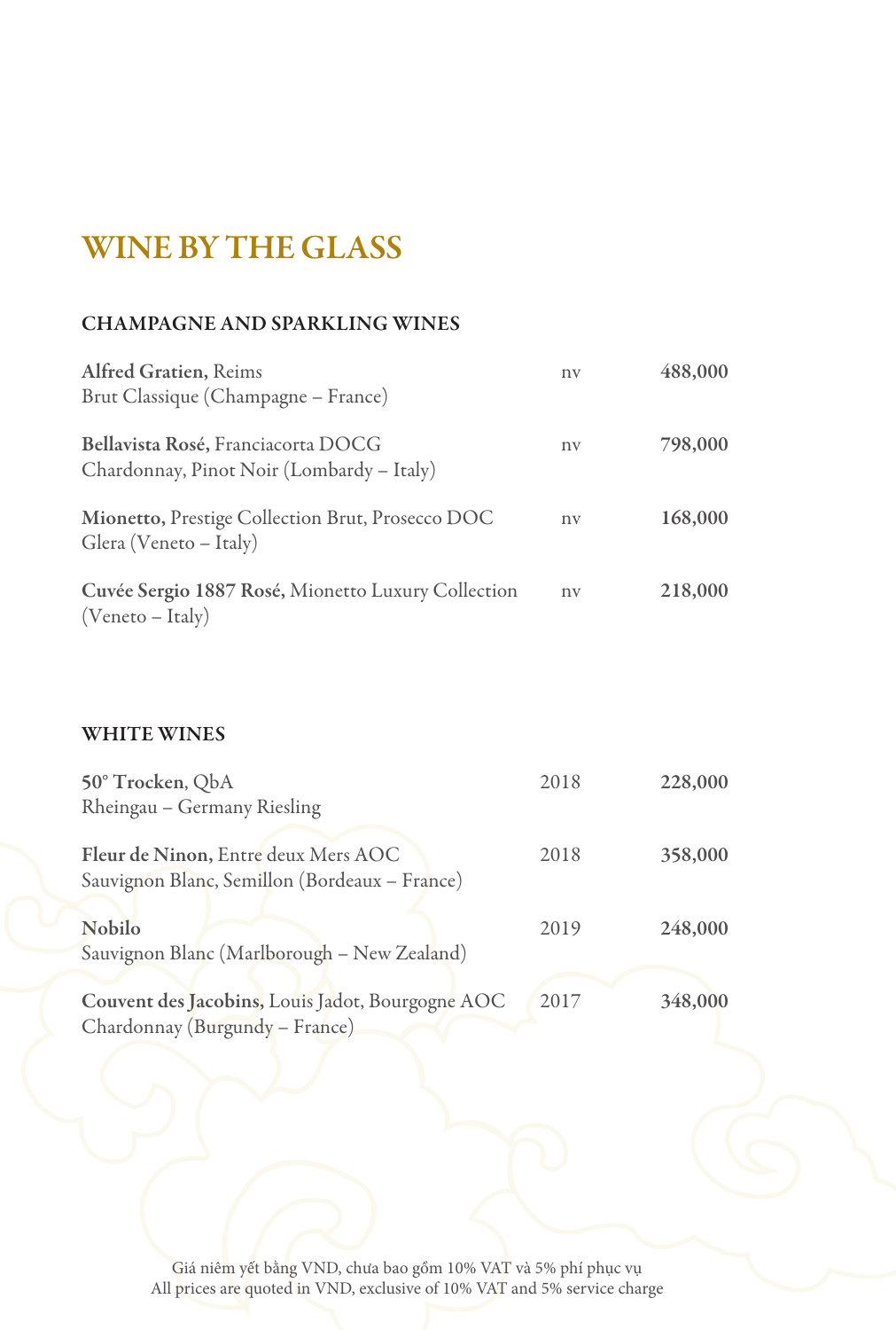# WINE BY THE GLASS

#### RED WINES

| Château Cantillac, Bordeaux AOC<br>Merlot (Bordeaux - France)                      | 2015 | 338,000 |
|------------------------------------------------------------------------------------|------|---------|
| Barrel Select, Bodega Norton<br>Cabernet Sauvignon (Mendoza - Argentina)           | 2019 | 228,000 |
| Couvent des Jacobins, Louis Jadot, Bourgogne AOC<br>Pinot Noir (Burgundy – France) | 2016 | 348,000 |
| Moda', Talamonti, Montepulciano d'Abruzzo DOC<br>Montepulciano (Abruzzo – Italy)   | 2018 | 248,000 |

#### SWEET AND FORTIFIED WINES

| Haut Charmes, Sauternes AOC                                   | 75ml | 2015 | 248,000 |
|---------------------------------------------------------------|------|------|---------|
| Sauvignon Blanc, Sémillon (Bordeaux - France)                 |      |      |         |
|                                                               |      |      |         |
| Club Reserve                                                  | 75ml | nv   | 178,000 |
| Penfolds, Classic Tawny (South Eastern Australia - Australia) |      |      |         |
|                                                               |      |      |         |
| Noval Tawny Port                                              | 75ml | nv   | 238,000 |
| (Douro Valley – Portugal)                                     |      |      |         |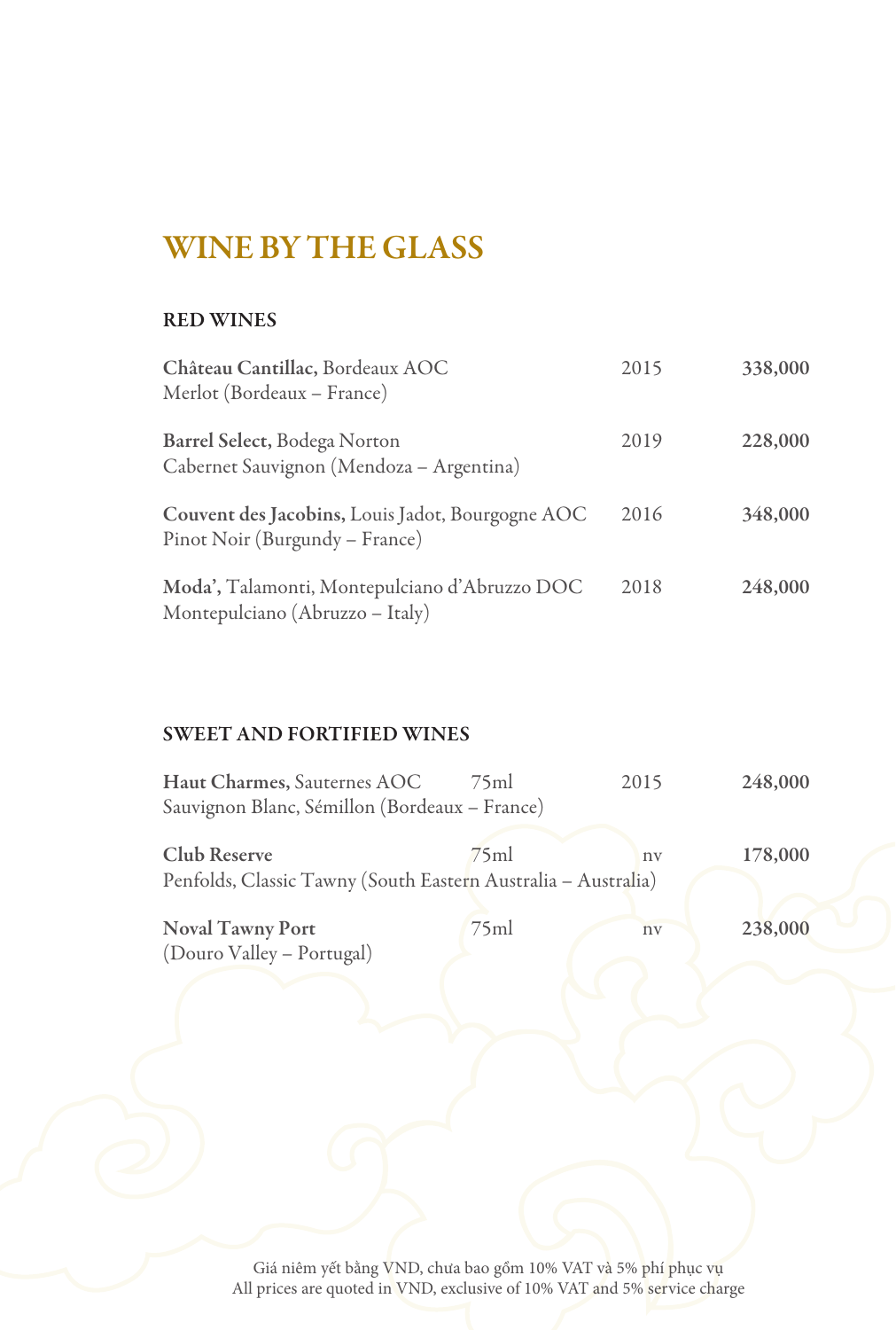# NƯỚC UỐNG KHÔNG GA / *STILL WATER*

| Acqua Panna   | 250ml  | 148,000 |
|---------------|--------|---------|
| Acqua Panna   | 750ml  | 228,000 |
| San Benedetto | 500ml  | 98,000  |
| San Benedetto | 1000ml | 148,000 |
|               |        |         |

# NƯỚC UỐNG CÓ GA / *SPARKLING WATER*

| San Pellegrino | 250ml  | 148,000 |
|----------------|--------|---------|
| San Pellegrino | 750ml  | 228,000 |
| Perrier        | 330ml  | 148,000 |
| Perrier        | 750ml  | 228,000 |
| San Benedetto  | 500ml  | 98,000  |
| San Benedetto  | 1000ml | 148,000 |
|                |        |         |

# NƯỚC NGỌT / *SOFT DRINK*

| Pepsi                         | 108,000 |
|-------------------------------|---------|
| Pepsi Black                   | 108,000 |
| 7up                           | 108,000 |
| Soda Water                    | 108,000 |
| <b>Tonic Water</b>            | 108,000 |
| <b>Bitter Lemon</b>           | 108,000 |
| <b>Ginger Ale</b>             | 108,000 |
| Red Bull Krating Daeing 250ml | 108,000 |
|                               |         |

# NƯỚC ÉP / *FRESH JUICE* 168,000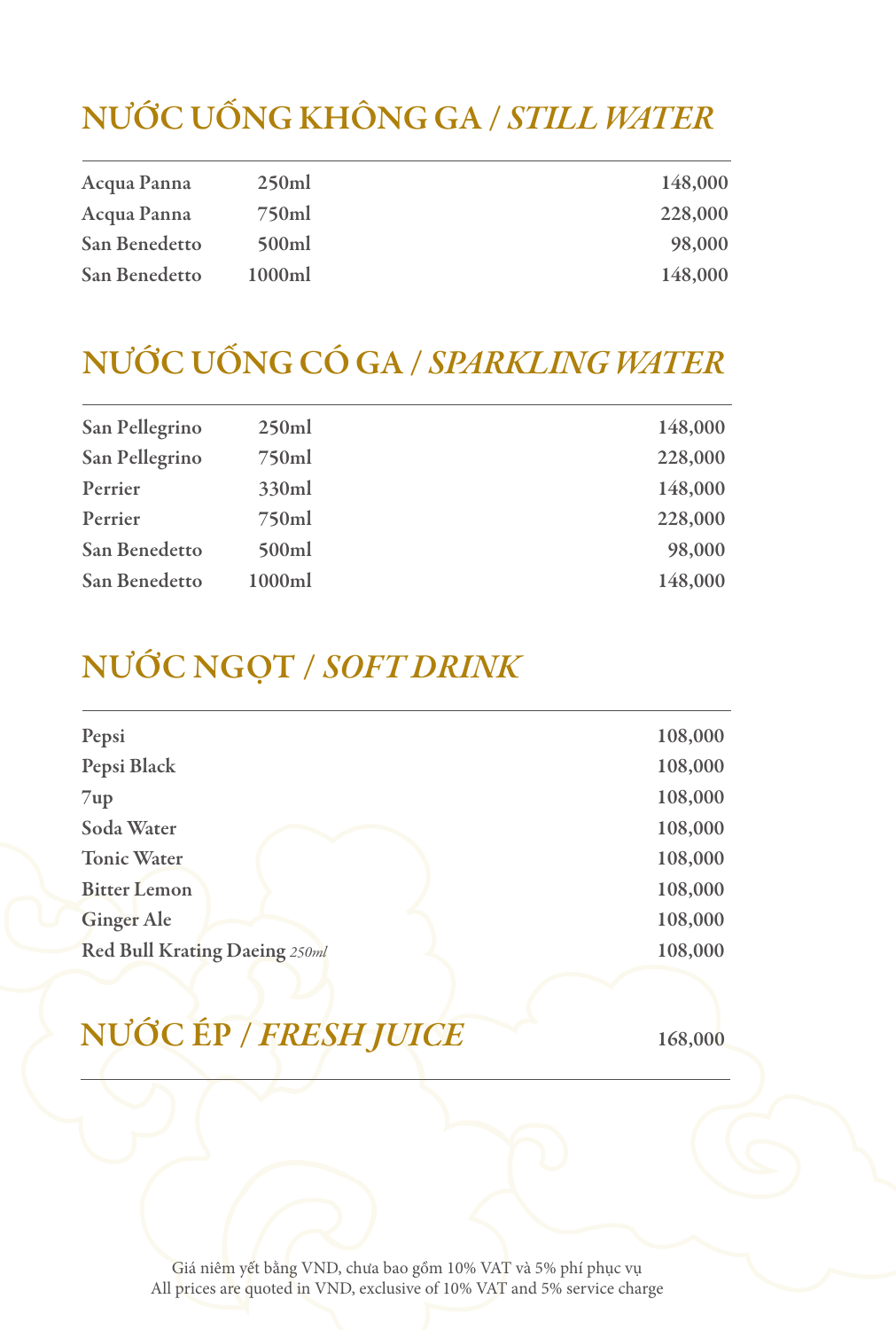# CÀ PHÊ / *COFFEE*

| Vietnamese coffee      | 128,000 |
|------------------------|---------|
| Vietnamese milk coffee | 128,000 |

# TRÀ / *TEA*

|                  | $\text{Trà nóng } / \text{ bot}$ | Trà đá / cold |
|------------------|----------------------------------|---------------|
| <b>Long Jing</b> | 98,000                           | 108,000       |
| Oolong           | 38,000                           | 48,000        |
| Jasmine          | 38,000                           | 48,000        |
| Tie Guan Yin     | 38,000                           | 48,000        |
| Pu-erh           | 38,000                           | 48,000        |
| Chrysanthem      | 48,000                           | 58,000        |
| Shoumei          | 38,000                           | 48,000        |
| Rose Tea         | 48,000                           | 58,000        |
|                  |                                  |               |

## BIA / *BEER*

| ĐỊA PHƯƠNG - LOCALLY BREWED            |         |
|----------------------------------------|---------|
| Saigon Special                         | 128,000 |
| Larue                                  | 128,000 |
| Heineken                               | 128,000 |
| Heineken Silver                        | 128,000 |
| Tiger                                  | 128,000 |
| <b>Tiger Crystal</b>                   | 128,000 |
| Sapporo                                | 128,000 |
|                                        |         |
| NHẬP KHẨU - IMPORTED                   |         |
| Krombacher Dark                        | 128,000 |
| Schneider Weisse 500ml                 | 188,000 |
| Corona                                 | 158,000 |
| Leffe Blonde                           | 188,000 |
| Leffe Brune                            | 188,000 |
| Heineken 0.0 (không côn /alcohol free) | 128,000 |
|                                        |         |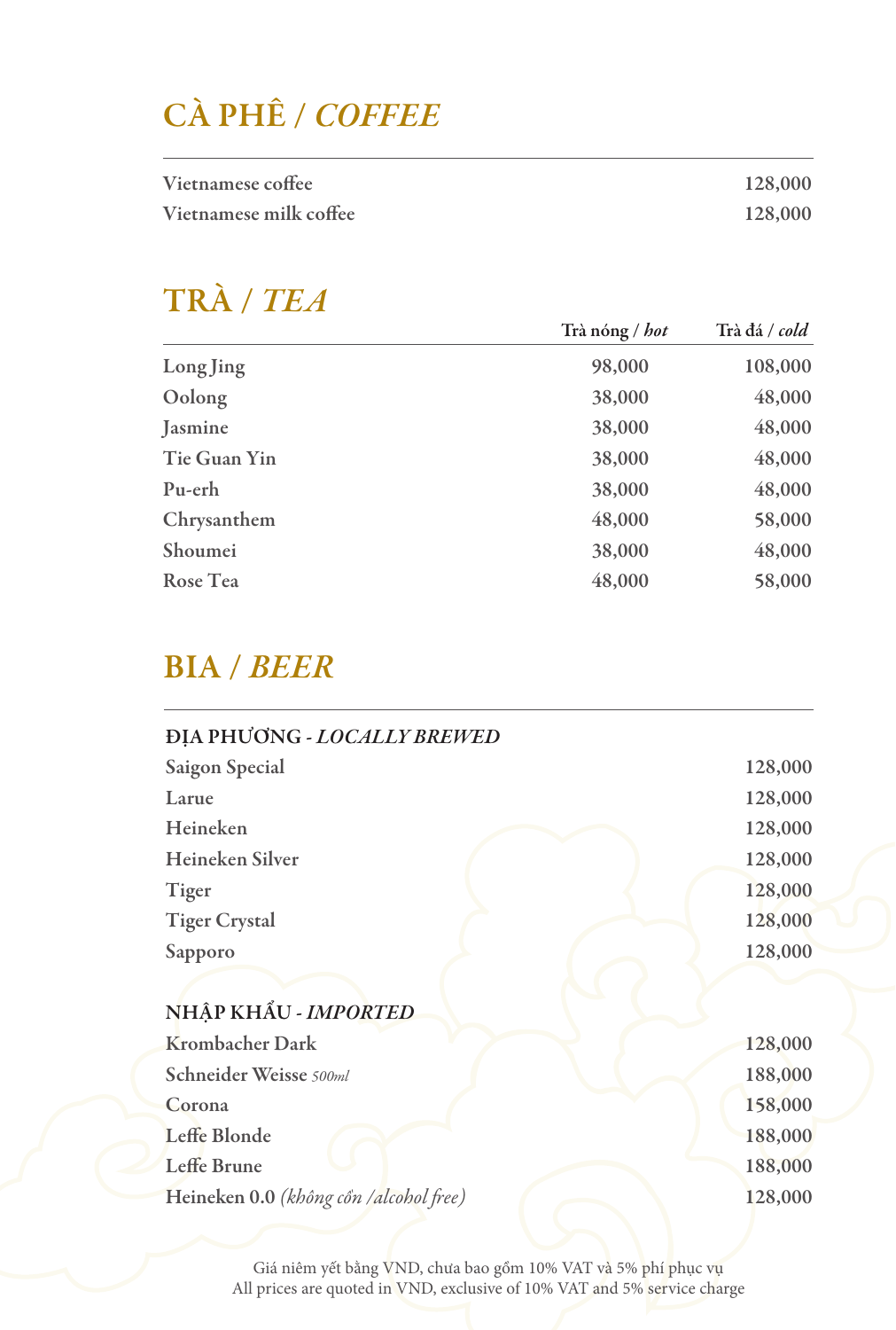## **GIN**

| chai / bottle<br>$\frac{1}{y}$ glass |
|--------------------------------------|
| 2,088,000<br>178,000                 |
| 3,288,000<br>298,000                 |
| 2,288,000<br>198,000                 |
| 4,388,000<br>288,000                 |
| 3,188,000<br>288,000                 |
| 448,000<br>3,988,000                 |
|                                      |

## RUM

| $\frac{1}{y}$ glass | chai / bottle |
|---------------------|---------------|
| 348,000             | 4,188,000     |
| 518,000             | 6,188,000     |
| 178,000             | 2,088,000     |
| 178,000             | 1,988,000     |
| 228,000             | 2,688,000     |
|                     |               |

## VODKA

|                                       | $\frac{1}{y}$ glass | chai / bottle |
|---------------------------------------|---------------------|---------------|
| Absolut Vodka                         | 178,000             | 1,988,000     |
| Cîroc Vodka                           | 288,000             | 3,488,000     |
| Cîroc Vodka Peach/Coconut/Red Berries | 258,000             | 3,088,000     |
| <b>Ketel One</b>                      | 198,000             | 2,388,000     |
| <b>Ketel One Citroen</b>              | 198,000             | 2,388,000     |
| <b>Belvedere</b>                      | 248,000             | 2,688,000     |
| <b>Grey Goose</b>                     | 248,000             | 2,988,000     |
| <b>Russian IMPERIA</b>                | 298,000             | 3,588,000     |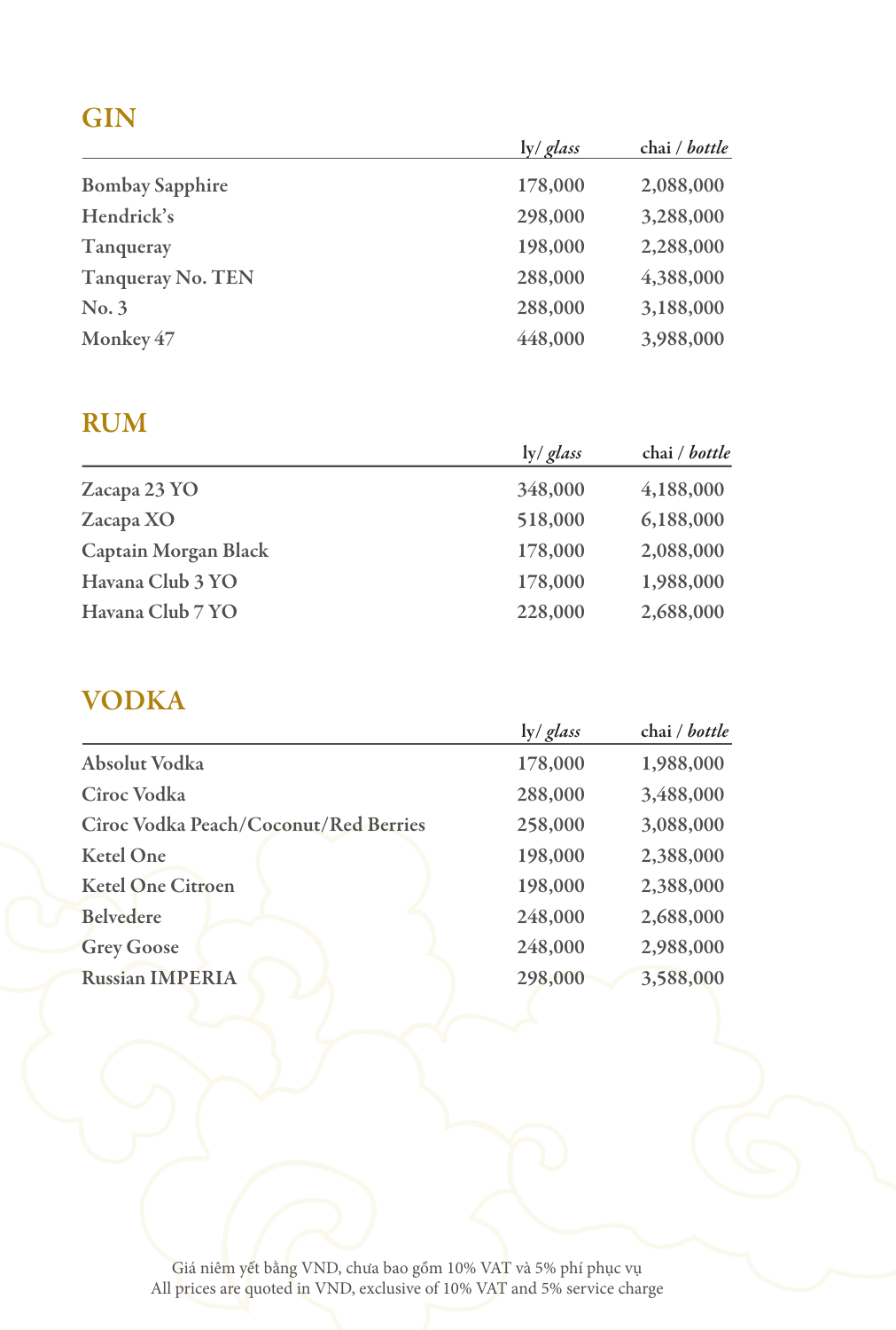# TEQUILA

|                    | $\frac{1}{y}$ glass | chai / <i>bottle</i> |
|--------------------|---------------------|----------------------|
| Don Julio Blanco   | 298,000             | 3,588,000            |
| Don Julio Reposado | 398,000             | 4,788,000            |
| Patron Silver      | 318,000             | 3,788,000            |
| Patron Anejo       | 388,000             | 4,688,000            |
| Olmeca Reposado    | 178,000             | 2,088,000            |
|                    |                     |                      |

### **WHISKEY**

|                             | $\frac{1}{y}$ glass | chai / bottle |
|-----------------------------|---------------------|---------------|
| Wild Turkey 81              | 198,000             | 2,388,000     |
| Jack Daniel's               | 178,000             | 1,988,000     |
| Jack Daniel's Single Barrel | 428,000             | 5,188,000     |
| Jameson                     | 178,000             | 1,988,000     |
|                             |                     |               |

### BLENDED WHISKY

|            | chai / bottle       |
|------------|---------------------|
| 188,000    | 2,188,000           |
| 218,000    | 2,588,000           |
| 238,000    | 2,888,000           |
| 278,000    | 3,288,000           |
| 458,000    | 5,488,000           |
| 628,000    | 7,588,000           |
|            | 6,588,000           |
| 1,588,000  | 18,888,000          |
| 4,488,000  | 49,888,000          |
| 10,888,000 | 130,888,000         |
| 198,000    | 2,188,000           |
| 1,288,000  | 15,088,000          |
|            | $\frac{1}{y}$ glass |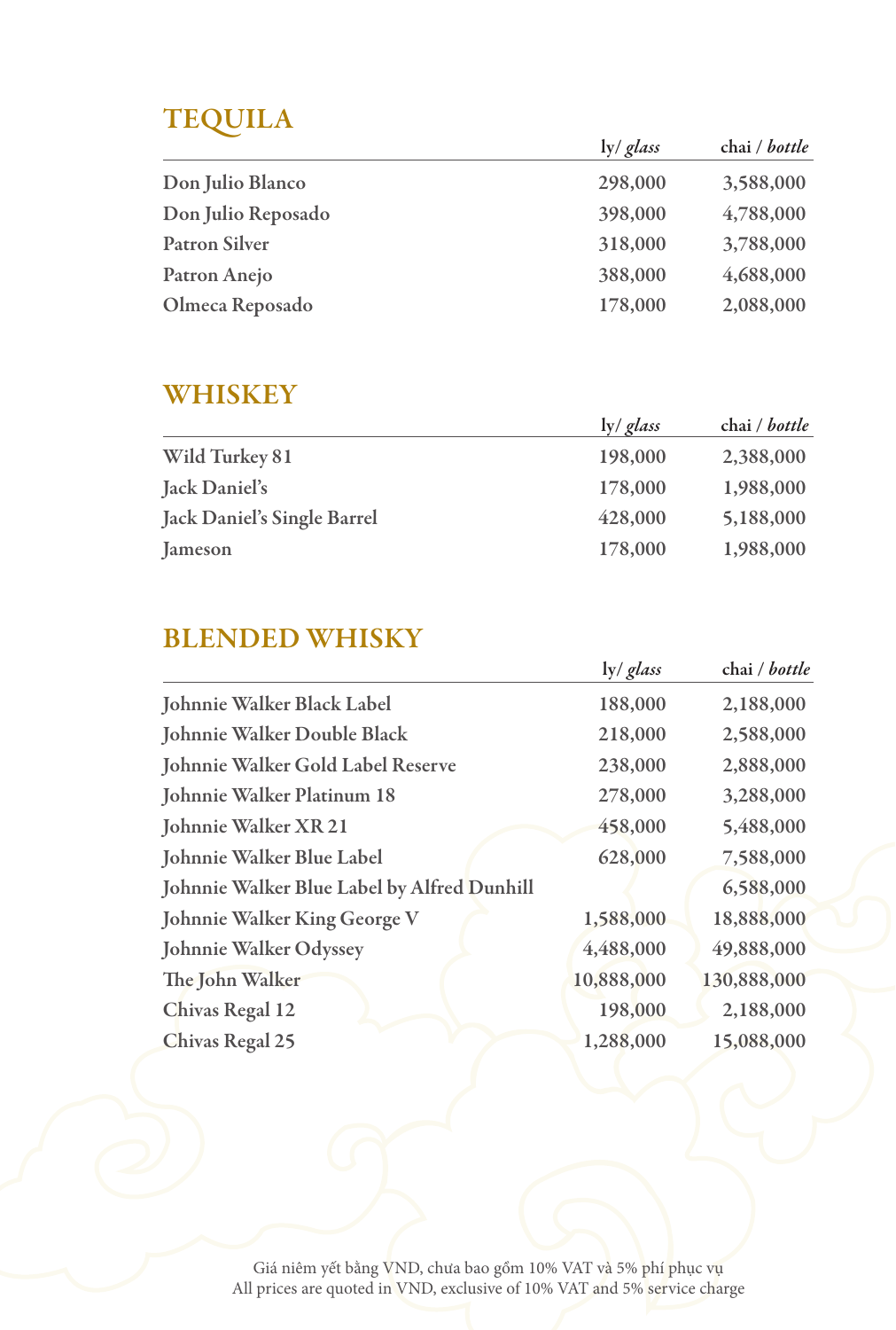### SINGLE MALT

|                                        | $\frac{1}{y}$ glass | chai / <i>bottle</i> |
|----------------------------------------|---------------------|----------------------|
| Glenmorangie Original                  | 238,000             | 2,588,000            |
| Oban 14                                | 418,000             | 4,588,000            |
| Dalwhinnie 15                          | 338,000             | 3,688,000            |
| <b>Talisker Storm</b>                  | 318,000             | 3,488,000            |
| <b>Bruichladdish Port Charlotte</b>    | 328,000             | 3,588,000            |
| <b>Bruichladdish Octomore</b>          | 798,000             | 8,888,000            |
| <b>Bruichladdish The Classic Ladie</b> | 318,000             | 3,488,000            |
| Lagavulin 16                           | 528,000             | 5,788,000            |
| Cardhu 12                              | 288,000             | 3,188,000            |
| Cardhu 18                              | 458,000             | 5,088,000            |
| Macallan Double Cask 12                | 358,000             | 3,988,000            |
| Macallan Double Cask 15                | 678,000             | 8,188,000            |
| Macallan Double Cask 18                | 1,288,000           | 14,888,000           |
| Mortlach Rare Old                      | 688,000             | 5,488,000            |
| Mortlach 18                            | 1,388,000           | 11,888,000           |
| Mortlach 25                            | 4,288,000           | 34,888,000           |
| <b>Singleton Signature</b>             | 288,000             | 3,188,000            |
| Singleton 12                           | 228,000             | 2,488,000            |
| Singleton 15                           | 348,000             | 3,788,000            |
| Singleton 18                           | 488,000             | 5,388,000            |
| Singleton 40                           | 13,888,000          | 152,888,000          |
| The Glenlivet 18                       | 518,000             | 5,688,000            |
|                                        |                     |                      |

## SINGLE GRAIN

 $\overline{a}$ 

|           | ly/ glass | chai / bottle |
|-----------|-----------|---------------|
| Haig Club | 298,000   | 3,288,000     |
|           |           |               |
|           |           |               |
|           |           |               |